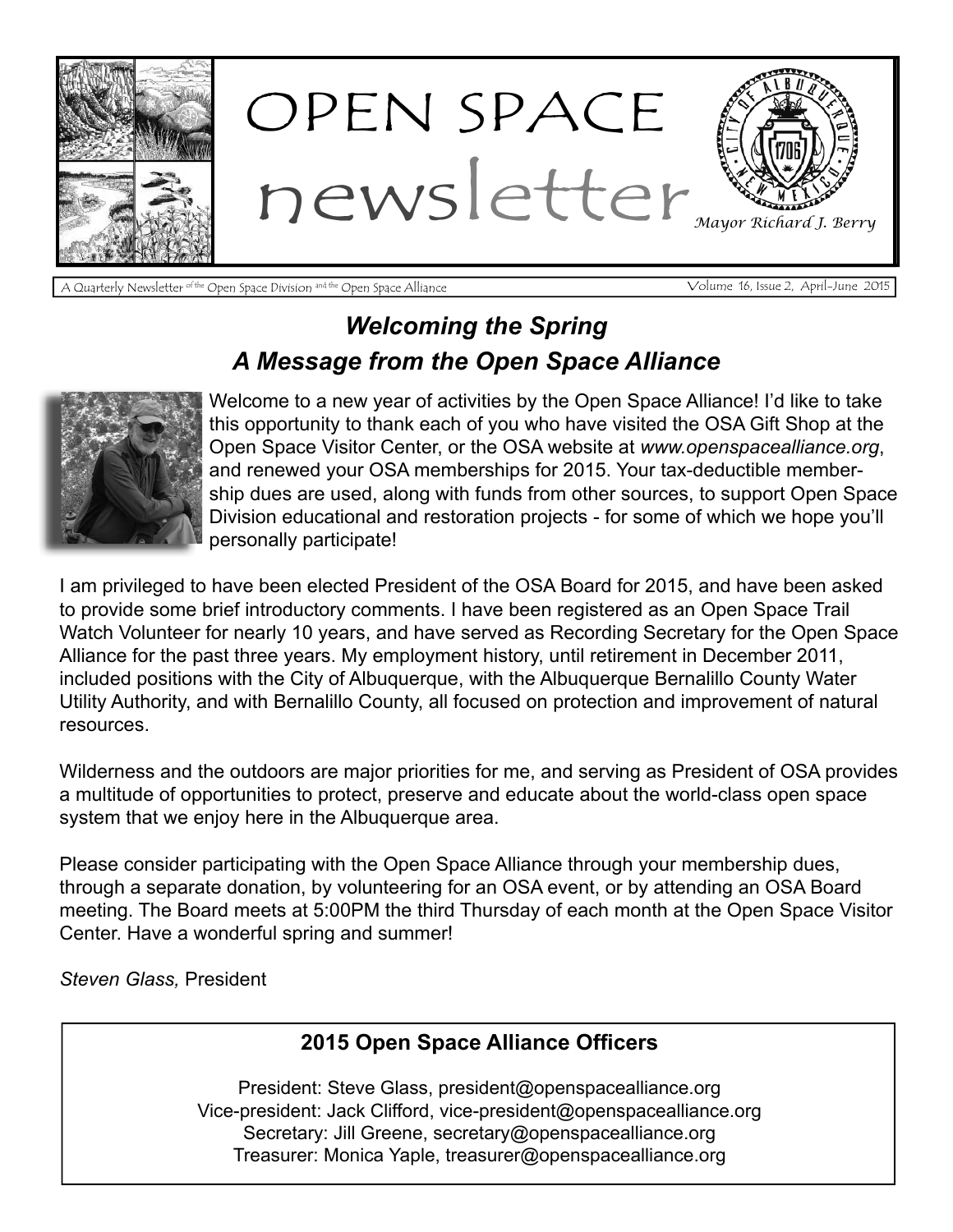## Announcing the 2015 Open Space Summer Series

~Bill Pentler

The stars have aligned for another Summer Series. Not only did everyone step up and set their dates prior to the Spring Equinox but the incredible array of talent has guaranteed a summer of excitement and fun for all who care to join in.

On Saturdays we have old favorites such as Scott and Johanna Hongell-Darsee with an evening of Medieval and Traditional Ballads, the resurrection of Nimbus with a performance of Native flutes, drums, and storytelling, an evening of Spoken Word and Poetry, Bonnie Schmader and Friends playing a wide range of music from varied genres, and the Blues Jam from the SW Blues Network. I managed to track down Sol Calypso Steel Drum Band with Hovey and Alexis Covey and the New Mexican Marimba Band with a duet on a traditional Mexican Marimba led by Steve Chavez.

There will be an instruction of Nia, an exuberant, joyful, cardio dance exercise. For speakers, Dianne Rand from the Albuquerque Xeric Garden Club will teach us to be more water wise in our plantings and there will be information about rattlesnakes from Bob Myers of the Rattlesnake Museum.

Avian Ambassadors

Sundays will be filled with hikes and information involving a number of our outlying properties. Many of our own Open Space personnel have stepped up for events. We'll learn about the history of Little Beaver Town on the 66 property from Erik Zsemlye and Matt Schmader will lead us through a little traveled area of the Petroglyph Monument. There will be a Mushroom Hunt with David Wallis of the Mycological Society at the Milne property. Other events will include a Blacksmith demonstration, Composting workshop, an overview of Wilderness First-Aid, a Bonsai demonstration, instruction of Qigong and much, much more.

This is a taste of the events we're sure you'll enjoy while we nudge you and your family to expand your views and begin a lifelong ritual of returning to your soon to be newly discovered favorite Open Spaces. Please check the full schedule in the coming months on our website at cabq.gov/openspace under the events icon or feel free to contact Bill Pentler at 452-5222 or wpentler@cabq.gov if questions arise or you have suggestions of talks or performances for future Series.

Again this year, and for the past number of years, the Series has ended with a Day of Mindfulness which has taught me to know and be aware of all the wonderful and incredible things that come our way so, on that note, I ask you to join me in discovering offerings from astounding local talent and scholars, seeking new areas to explore, and a line-up of diverse options to entice you to not only look to the stars but to take the time to sit back and soak up the wonder of them too.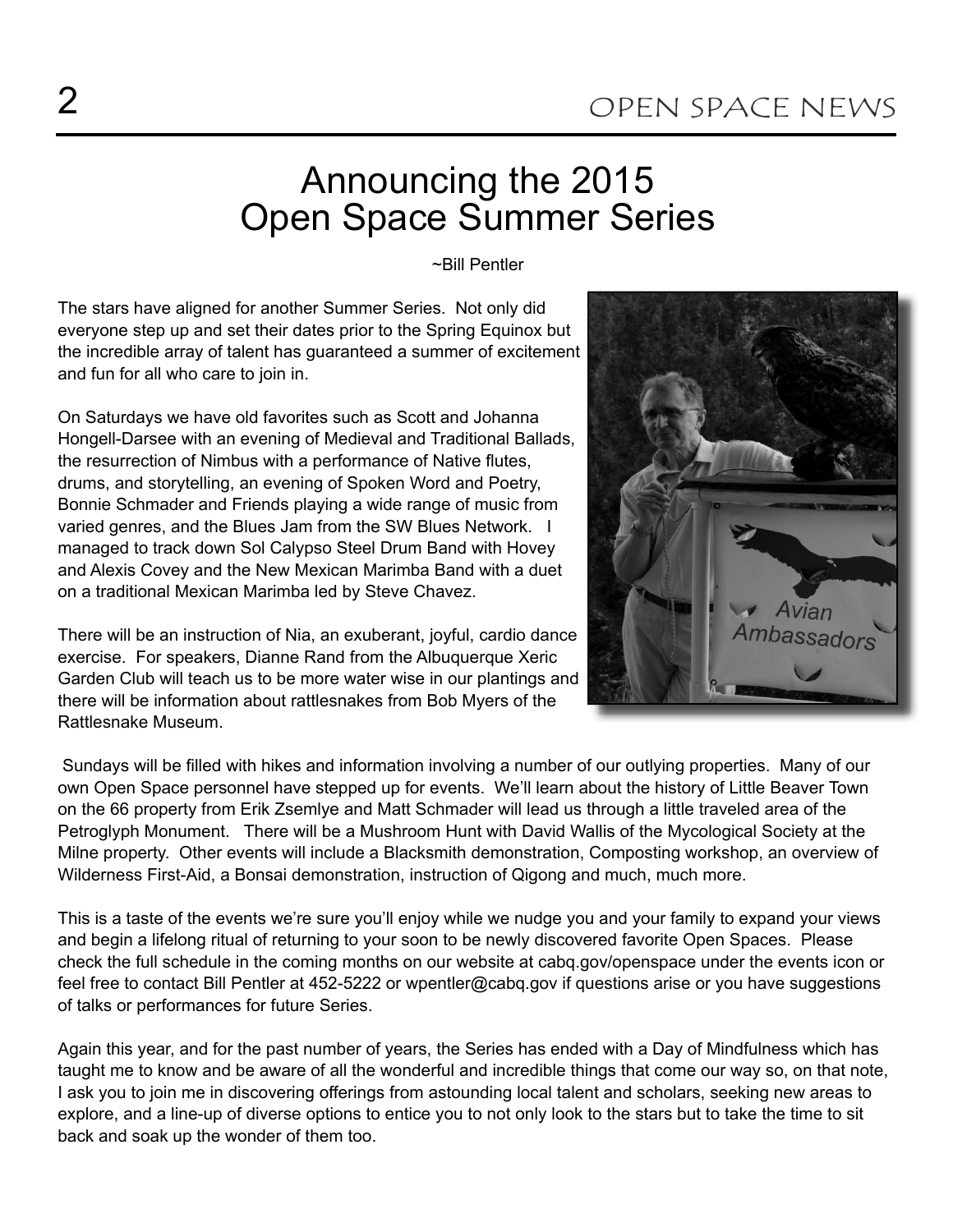பு

## The Open Space Visitor Center Presents: The Three Sisters



For centuries, from Mesoamerica to the American Southwest, peoples in this region have found sustenance in the basic foods presented in the exhibit "The Three Sisters: Corn, Beans and Squash."

**When:** April 4th-June 28th

By presenting the botanical history, the medicinal value and the cultural meaning of these foods, we hope to interest visitors in the foods that provided nutrition to the earliest farmers.

The exhibit is presented in both English and Spanish and will be accompanied by a series of workshops and programming. See *www.cabq.gov/openspace* or call 505-897-8831 for more information.

The Open Space Visitor Center is located at 6500 Coors NW, Albuquerque, NM 87120 and is open *Tuesdays - Sundays from 9:00am-5:00pm.* 

#### **CALL FOR ART ENTRIES: BOSQUE**

**DEADLINE:** April 27, 2015

**Exhibition dates:** July 5th – September 27th, 2015

*BOSQUE* is a group exhibition that invites people to interpret their relationship with the Albuquerque riverside forest in media of their preference. *See www.cabq.gov/openspace for full submission details.* 



The mission of the Open Space Gallery is to inspire an exchange of ideas, solutions and interpretations as they relate to Open Space lands so as to deepen and enhance visitor understanding, appreciation and stewardship for Albuquerque's unique natural and human community.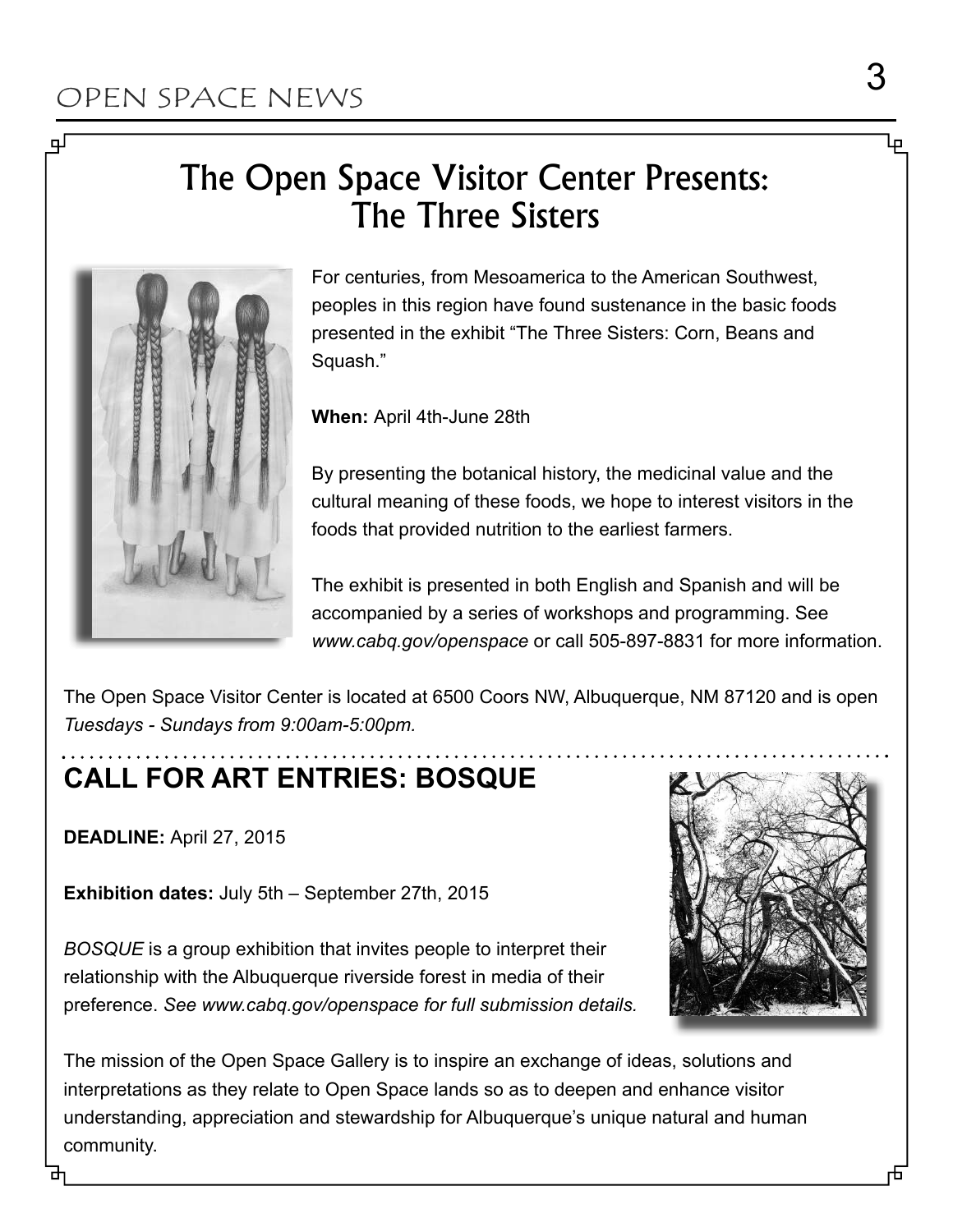

## **OPEN SPACE VISITOR CENTER (OSVC) EVENTS**

#### **THE OPEN SPACE GIFT SHOP:**

Saturdays & Sundays, 10:00 am - 4:00 pm

Celebrate our birthday with New Merchandise!

The Open Space Gift shop opened one year ago this month in conjunction with the Recycled Art Fair. For information about the Seventh Annual

Recycled Art Fair, contact recycleartfair@gmail.com

#### **APRIL 2015**

**\*ONGOING: FIRST SUNDAY OF THE MONTH, 9:00 AM.** *Guided Bosque Nature Walk.* Free. Registration is recommended one month in advance. Join us for a guided walk into the riverside forest and discover this world away from the city.

**ONGOING: Sundays 9:00am -10:30am.** *Yoga with a View.* Yoga with instructor Jenny Dominque.

**\*April 11th, 1:00 pm - 3:00 pm. Book Sigining.** Space limited - please register at (505) 897-8831. Author Stephen Ausherman will present a slideshow, book signing and discussion of his new book. The book will be sold by the Open Space Gift Shop the day of the event.

**\*April 12th, 1-2:30pm.** *The Basics of Water Harvesting*. Call 897-8831 for details and to register.

**April 25th, Star Party,** April showers are not welcome at this party! Solar Astronomy from 2-5pm followed by astronomy-related activities starting at 6 pm.

#### **MAY 2015**

**\*ONGOING: FIRST SUNDAY OF THE MONTH, 9:00 AM.** *Guided Bosque Nature Walk.* See January listing.

**ONGOING: Sundays 9:00am -10:30am.** *Yoga with a View.* Yoga with instructor Jenny Dominque.

#### **JUNE 2015**

**\*ONGOING: FIRST SUNDAY OF THE MONTH, 9:00.** *Guided Bosque Nature Walk.* Free. See January listing for details.

**ONGOING: Sundays 9:00am -10:30am.** *Yoga with a View.* Yoga with instructor Jenny Dominque.

\**This event requires pre-registration.* **Call 897-8831 or email openspace@cabq.gov to register.** 

*The Open Space Visitor Center is located at 6500 Coors Blvd NW between Montaño and Paseo del Norte at the end of Bosque Meadows Rd.*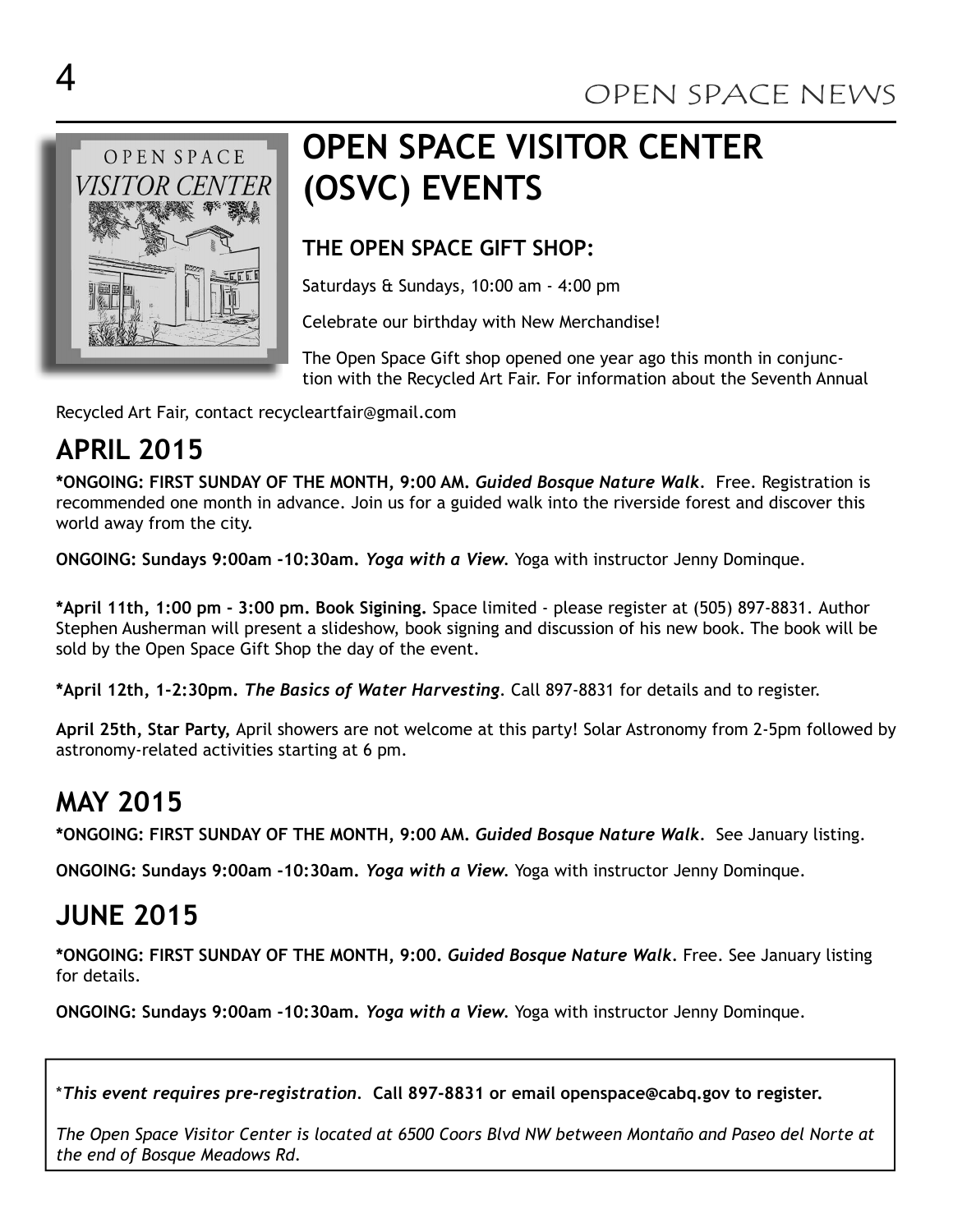#### **Happy Trails to You....In Memory of Trail Watch Volunteer Don Heuszel**

The Open Space Division is sad to report the passing of Trail Watch Volunteer Don Heuszel. Don passed away October 14, 2014. Don and his wife Yvonne were in the very first group of Trail Watch Volunteers when the program was launched in 1994. Don remained an active volunteer until 2007 when he and Yvonne moved out of state. During his time as a TWV Don contributed almost 8,000 hours to the Open Space program. Don was involved in a variety of activities including the Open Space Division's annual conservation and cleanup projects and the Open Space Holiday Program. Don also enjoyed assisting the park staff by opening the Elena Gallegos Picnic Area during staff shortages and by helping to enthusiastically meet and greet visitors at the entry station. When Don wasn't at a volunteer project or at the entry station he and Yvonne could be



found hiking in the Foothills or riding their bikes on the Paseo del Bosque Trail. Donations in Don's name may be made to the Cornelia Library at 301 Main Street, Cornelia, GA 30531 or Habersham County Food 2 Kids in care of Clarksville First United Methodist Church, PO Box 365, Clarksville GA 30523.

#### **Summer Volunteer Events**

#### **National River Clean Up**

During this one day event volunteers help remove trash from the Rio Grande and its bosque. For more details see www.cabq.gov/openspace. The event is free. All volunteers must register with REI at www.rei. com/albuquerque or by calling 247-1191.

**When:** Saturday, May 16th, 2015 from 8:00 AM until 1:00 PM.

**Where:** The event hub is on the northeast side of the Central Avenue Bridge at Central and Tingley. Parking spaces are limited, so please carpool!

#### **National Trails Day**

Volunteers work on over 10 different projects in the Sandia Foothills Open Space trail systems including vegetation restoration, trash removal, and trail maintenance. The event is free.

**Registration:** Registration is required. To register see www.rei.com/albuquerque, call 247-1191 or stop by their store located at 1550 Mercantile Av (I-25 and Montano). The first 100 people to register for NTD will receive a free T-shirt!

**When:** June 6th, 2015 from 8:00 AM until 1:00 PM

**Where:** The Elena Gallegos/Albert G. Simms Park in the Sandia Foothills.

For more information on other volunteer opportunities with Open Space, call 505-452-5200 or visit www.cabq.gov/openspace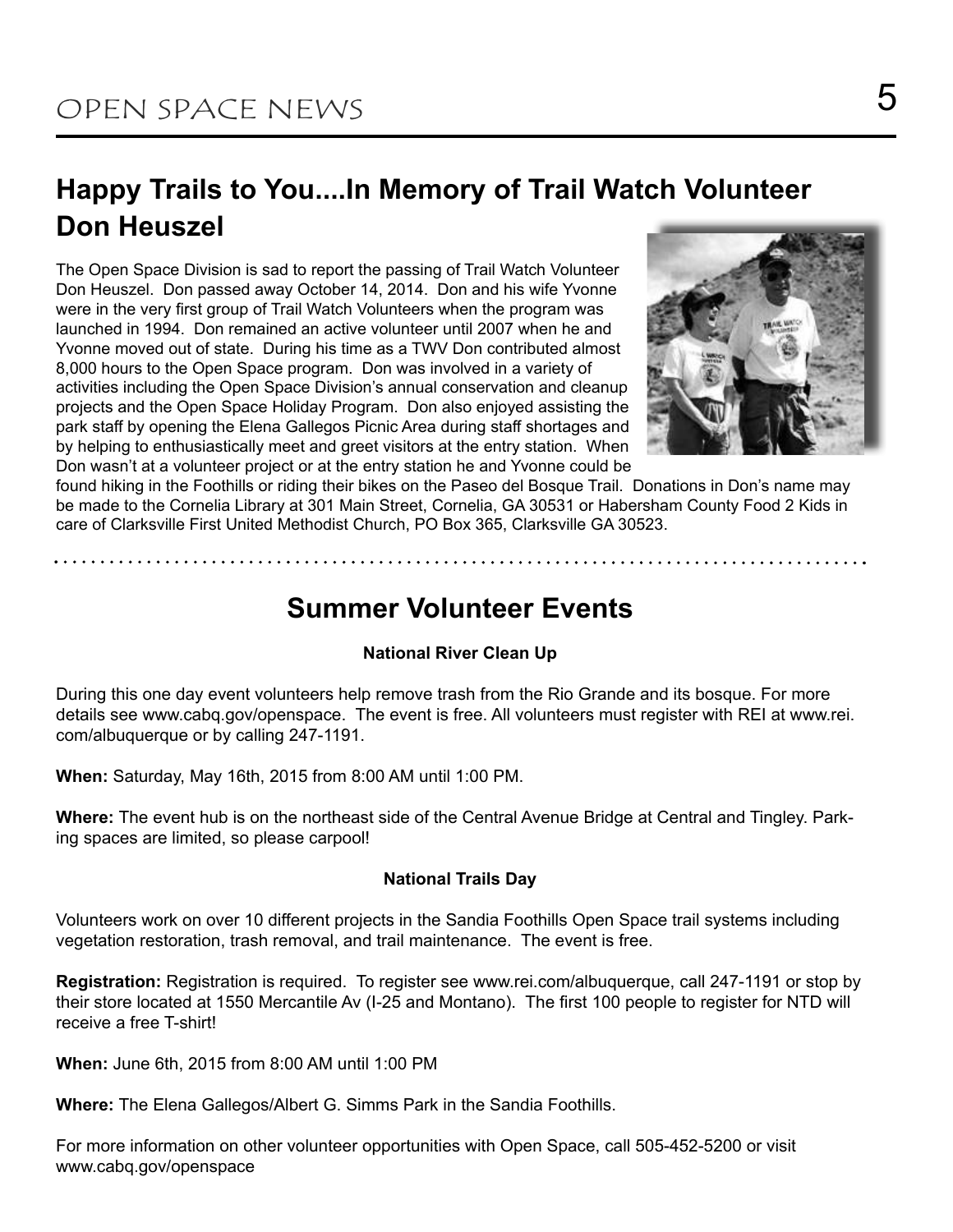

## La Cebolla del Duende (The Onion of the Duende)

**National Trails Day Food Donations:** This year's National Trails Day Lunch will be donated by two new local restaurants. Carnivores will be treated to tasty sausages from a new eatery located near Montessa Park called "Of Mice and Menu", while vegetarians will be delighted by dishes from "50 shades of Green" (formerly called "Beet my Guest"). Their motto "We are strictly vegetarian, and you will like it."

**Nut-rageous!:** A South Korean heiress attending a company barbecue at the Kiwanis Picnic Area flew into a rage over being served macadamia nuts on a paper plate. She then assaulted the caterer and threatened Park Attendant Rod Kadacka who was cleaning a nearby restroom. "She was pelting the caterer with nuts and then threatened to give me a paper cut with the paper plate. Fortunately I had my toilet brush to fend her off with." said Kadacka. The heiress was subdued by others attending the picnic and has since been banned from the Elena Gallegos Picnic Area.

**Harry Woofer Wants to Know:** Overzealous local investigative reported Harry Woofer informed City administrators that he would be opening an investigation of Open Space staff because of a rumor that they actually like their jobs. "They are obviously on some mind altering substance because who in their right mind likes their job" said Woofer. Andy Trigenta, Assistant to the Assistant Superintendent of Open Space responded by saying, "There's no better place than Open Space".

**Canada Goose Wants to become American:** Self-proclaimed animal whisperer Fluvanna Van Horn claims she has been in communication with a Canada Goose at Las Cebollas Fields. "Bob the goose claims to have been brought to this country by his parents as a young gosling and has been a resident goose at Las Cebollas Fields for most of his life" said Van Horn. "He doesn't even know how to speak Canadian and he's not familiar with their customs" added Van Horn.

**Occult activities at VC:** Conspiracy Theorist, Nancy Nuttel called 311 after seeing what she described as a "Strange occult ceremony happening at the Open Space Visitor Center". She emailed the following photo of the supposed occult activity which she claimed was a primeval dance ritual. Upon investigation the photo was found to have been taken during the Urban Farm and Harvest Festival and is actually a young child in a squash bug costume.



Strange happenings at the Open Space Visitor Center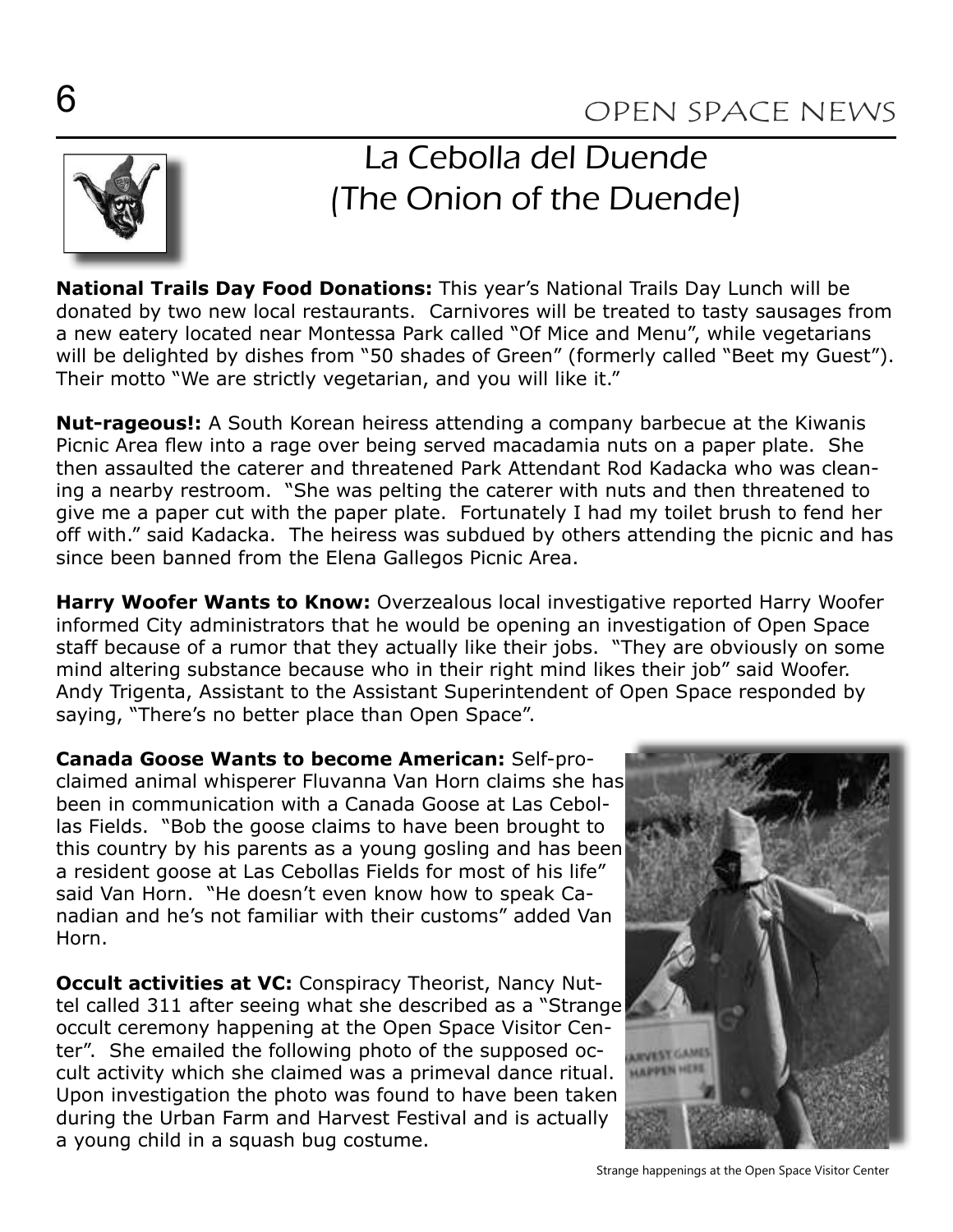### **2015 Spring Volunteer Cleanup Projects**



In the Sandia Foothills Open Space, you can enjoy 2,650 acres of high desert landscapes and multi-use trails open to hikers, bikers and horseback riders. The Sandia Foothills are also the gateway to the Sandia Mountain Wilderness and offer many opportunities to enjoy nature.

Join the Open Space Division for our annual Spring Cleanups. We will be cleaning trash and graffiti, as well as working on trail improvement projects. And don't forget Bill's ever popular dog poop patrol!

#### **Annual Spring Cleanups in the Foothills:**

**April 4th**: Copper Trailhead **April 11th:** Indian School Trailhead **April 18th:** Menaul Trailhead **April 25th:** Piedra Lisa Trailhead (the end of Candelaria at Camino de la Sierra)

#### **Get involved in the Open Space Alliance** *today* **and contribute to the future of YOUR Open Space!**

Your generous contribution to the Open Space Alliance supports OSA's mission of enhancing our quality of life through: heightening public awareness of Open Space lands; building and strengthening partnerships with groups who share Open Space values; promoting conservation, acquisition, and stewardship of Open Space lands; strengthening volunteerism and community outreach programs; and providing financial support.

For information about our current activities, contact Sallie McCarthy, OSA Board President, at *mccarthy\_sal@hotmail.com* 

To join, please fill out the information and return the form with your check or money order.

| NAME:                                                                              |                                                                            | DATE:                                                     |   |
|------------------------------------------------------------------------------------|----------------------------------------------------------------------------|-----------------------------------------------------------|---|
| ADDRESS:                                                                           |                                                                            |                                                           |   |
| $C$ ITY: _ _ _ _ _ _ _ _ _ _ _ _ _ _ _ _                                           | STATE:<br>__________                                                       | ZIP CODE:                                                 |   |
|                                                                                    | E-MAIL:                                                                    |                                                           |   |
| () NEW MEMBER<br>() RENEWAL<br><b>TRAILS DAY</b><br>$\left( \right)$               | $( )$ \$15 Student (18 & under) / Senior<br>\$20 INDIVIDUAL<br>\$30 FAMILY | \$250 SUSTAINING<br>\$500 CORPORATE<br>\$1000 LIFE MEMBER |   |
| MAKE CHECKS PAYABLE TO: Open Space Alliance, P.O. Box 91265, Albuquerque, NM 87199 |                                                                            |                                                           | Ž |